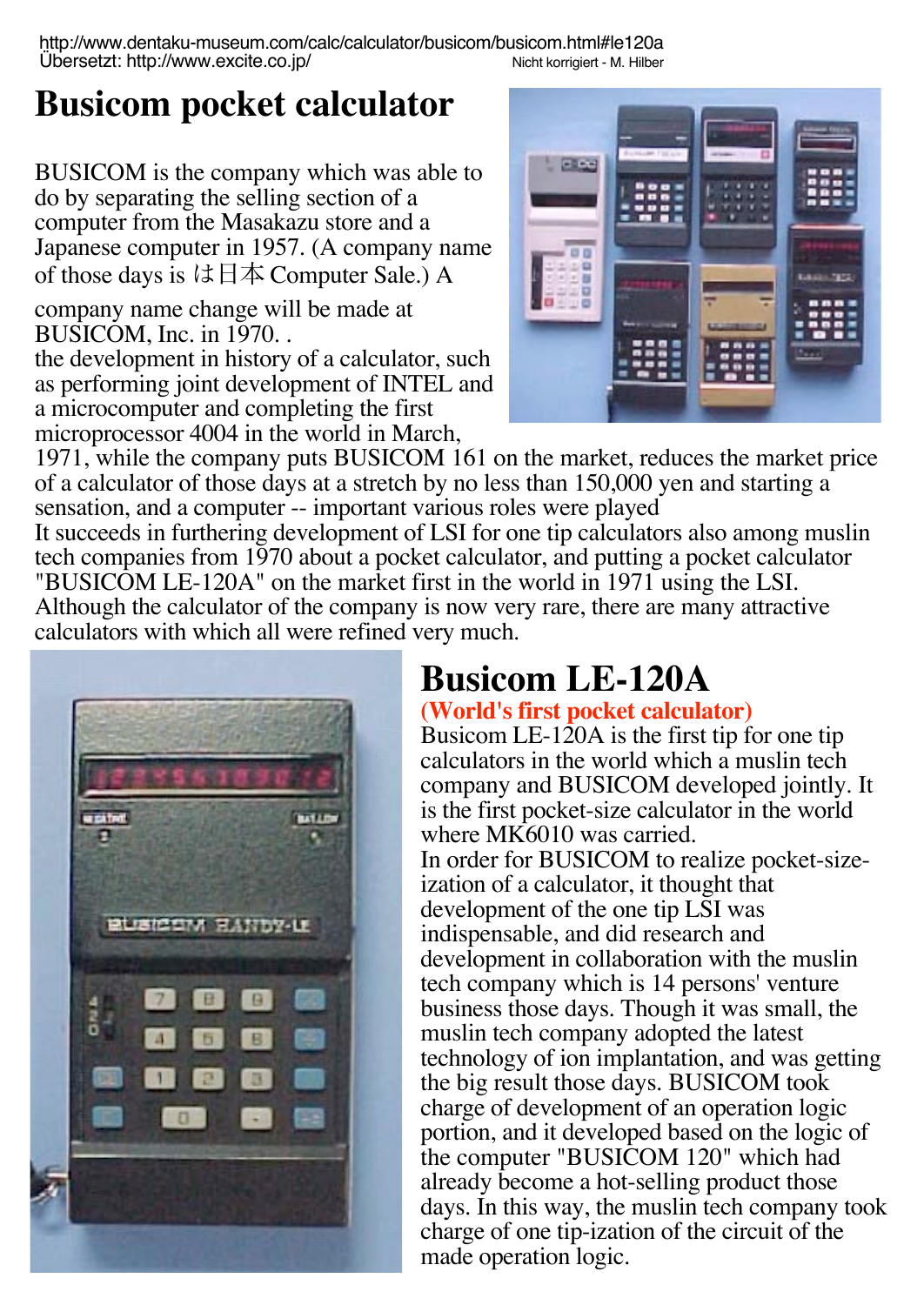#### Brochure of LE-120A



The time of sale Designs differ a little.



The advertisement using Asei Kobayashi who became the center of attention those days

LE-120A is not only small, but had two advanced features. One is use of a light emitting diode and another is use of single 3 batteries.

The display by the light emitting diode was put in practical use by Monsanto Co., and was the first practical use light emitting diode in the world. combining this with the one tip LSI -- the practical use pocket calculator of a dry cell drive -- completing -- "-- a palm -- it was put on the market in the catchphrase computer<sup>"</sup>

Since the big echo was called and it became the center of attention after being put on the market in January, 1971, very at an expensive price, it was not concerned with 89,800 yen, but in and outside the country (the starting salary of a college graduate of those days is 46,500 yen) sold explosively. Although it was said that Onassis, King Pahlevi of Iran and the Ofuna Lord of Greece, also purchased LE-120A in large quantities those days, possibly it purchased in large quantities as a souvenir distributed to the participant in some ceremonies.

LE-120A put power also into the miniaturization of a key from a viewpoint of a miniaturization of a calculator. Various experiments were conducted from a viewpoint of industrial anatomy of those days, and the small key which influence does not produce in calculator operation was developed. LE-120A can be called advanced calculator [ key ] at the point. However, this button was felt very small for people familiar to the big calculator of the old model. For this reason, BUSICOM attached and sold the pen for pushing a button.

Power supply Single 34 books. Size 64mm(W)- 123mm(D)-22mm (H). Price 89,800 yen.